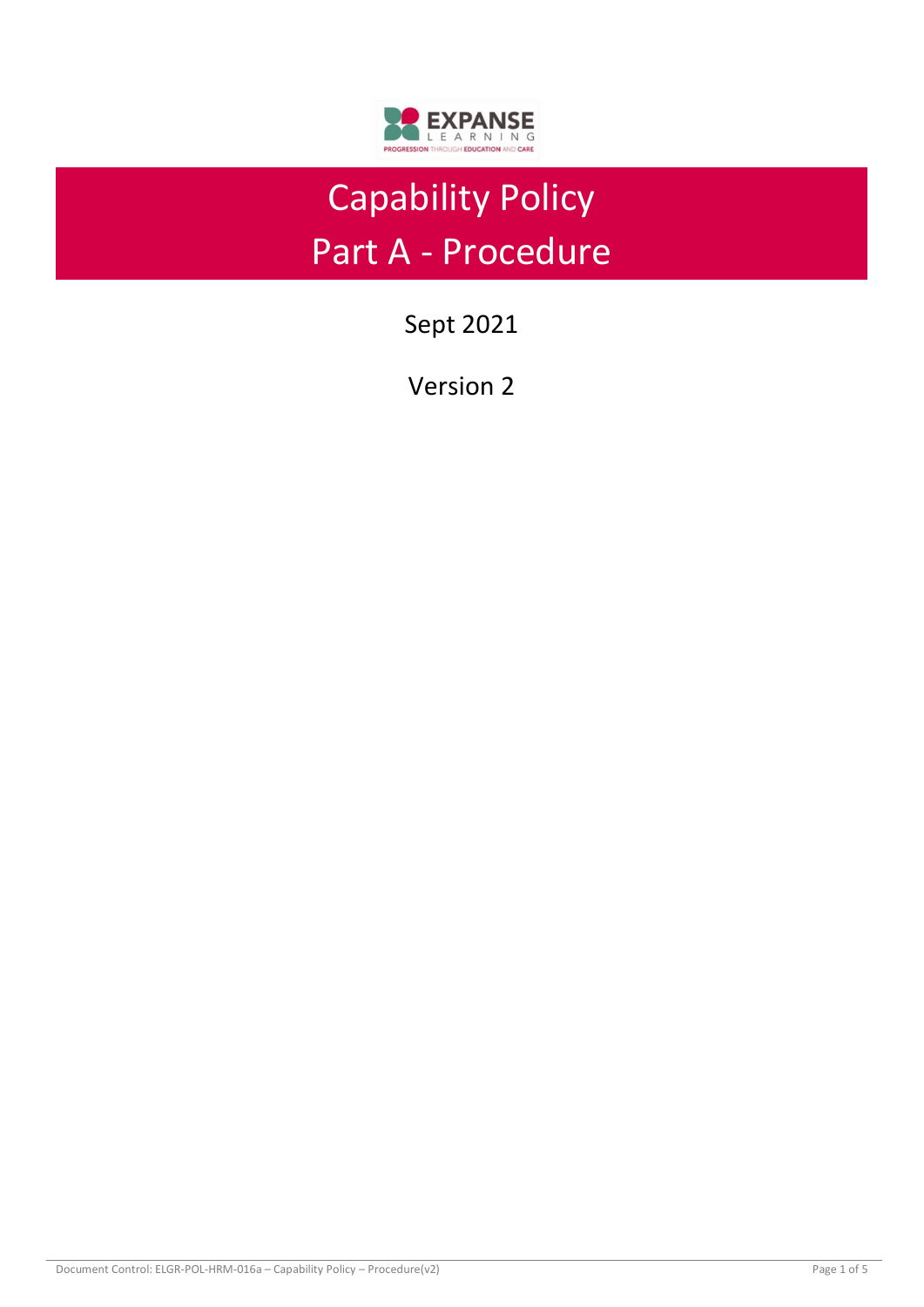## **1. Introduction**

Expanse Learning aims to promote a culture where everyone in the community can play their full part in creating a positive working environment.

This document sets out Expanse Learnings procedure in managing capability issues and reflects the Capability Policy to ensure that the Expanse Learning applies fair and effective arrangements for dealing with under performance and capability matters.

Capability refers to an employee's ability to perform the work expected of them to the standard required. The majority of the employees meet and often exceed the standards and demands of their respective roles. However, performance problems can and do arise.

## **2. General Principles**

Where any instances of under-performance are identified the employee will be given appropriate support and opportunities to enable them to improve their performance.

The following principles will apply in all cases involving unsatisfactory standards of performance:

- o **Informal resolution**  employees will be informed at the earliest possible opportunity when there are areas of their performance which are falling short of the required standard. Where appropriate, steps will be taken to resolve issues on an informal basis without recourse to the formal procedure. In all cases consideration will be given to providing support to enable the individual employee to meet the standards required.
- o **First instance of under-performance**  at all stages Line Managers will discuss the situation with employees, who will have a chance to give their view before any decisions are made. Normally, an employee should not be dismissed because of a failure to perform to the required standard, unless warnings and an opportunity to improve have been given. However, if the perceived incapability is considered serious enough (e.g. where it could endanger the health and safety of others), or for some other substantial reason a capability problem arises relating to an employee's qualification (e.g. the loss of a driving license or certificate to practice) which makes it impossible to carry out their job, Expanse Learning reserves the right to suspend an employee on full pay whilst an investigation takes place. Following investigation, if proven then this will be referred directly to Stage 3 of the capability procedure.
- o **Right to be accompanied -** Employees are entitled to be accompanied by their trade union representative or a work colleague during any formal hearings or appeals relating to this procedure. There is no entitlement to legal representation at any point of this procedure. The companion can address the hearing to put and sum up the employee's case, respond on behalf of the employee to any views expressed at the hearing and confer with the employee during the hearing. A companion may make representations, ask questions and sum up an employee's case, however, does not have the right to answer questions on the employee's behalf, address the hearing if the employee does not wish it or prevent the employer from explaining their case. Employee's may confer privately with their companion at any time during the hearing. No other form of representation is permitted for either party. Employees are not entitled to be accompanied by a trade union representative or a work colleague during informal discussions about performance.
- o **Confidentiality -** All parties involved in these procedures must ensure that they maintain, as appropriate, the confidentiality of the process within and outside Expanse Learning.
- o **Participation**  there is an expectation that employees will participate fully in this procedure when required. Employees subject to this procedure are expected to attend meetings and hearings in person, if it is not possible for an employee to attend in person Human Resources will explore alternative methods of participation.
- o **Involvement of Human Resources –** the HR Administrator will be consulted and will be in attendance during the formal stages to advise on procedure.
- o **Timescales -** Every effort will be made to comply with timescales set out in the procedure. However, timescales may on occasion need to be extended due to the complexity and or specific circumstances of a situation (e.g. maternity leave, long term sickness absence). Where timescales are extended the employee will be made aware of the revised anticipated timescales and the reason(s) for any delay.
- o **Records of meetings**  audio recordings of formal or informal meetings are not permitted.

## **3. Informal Resolution**

In the first instance, performance issues should normally be dealt with informally between the Line Manager and the employee as part of normal day-to-day management. Line Managers should seek to resolve minor performance issues informally and expediently wherever possible.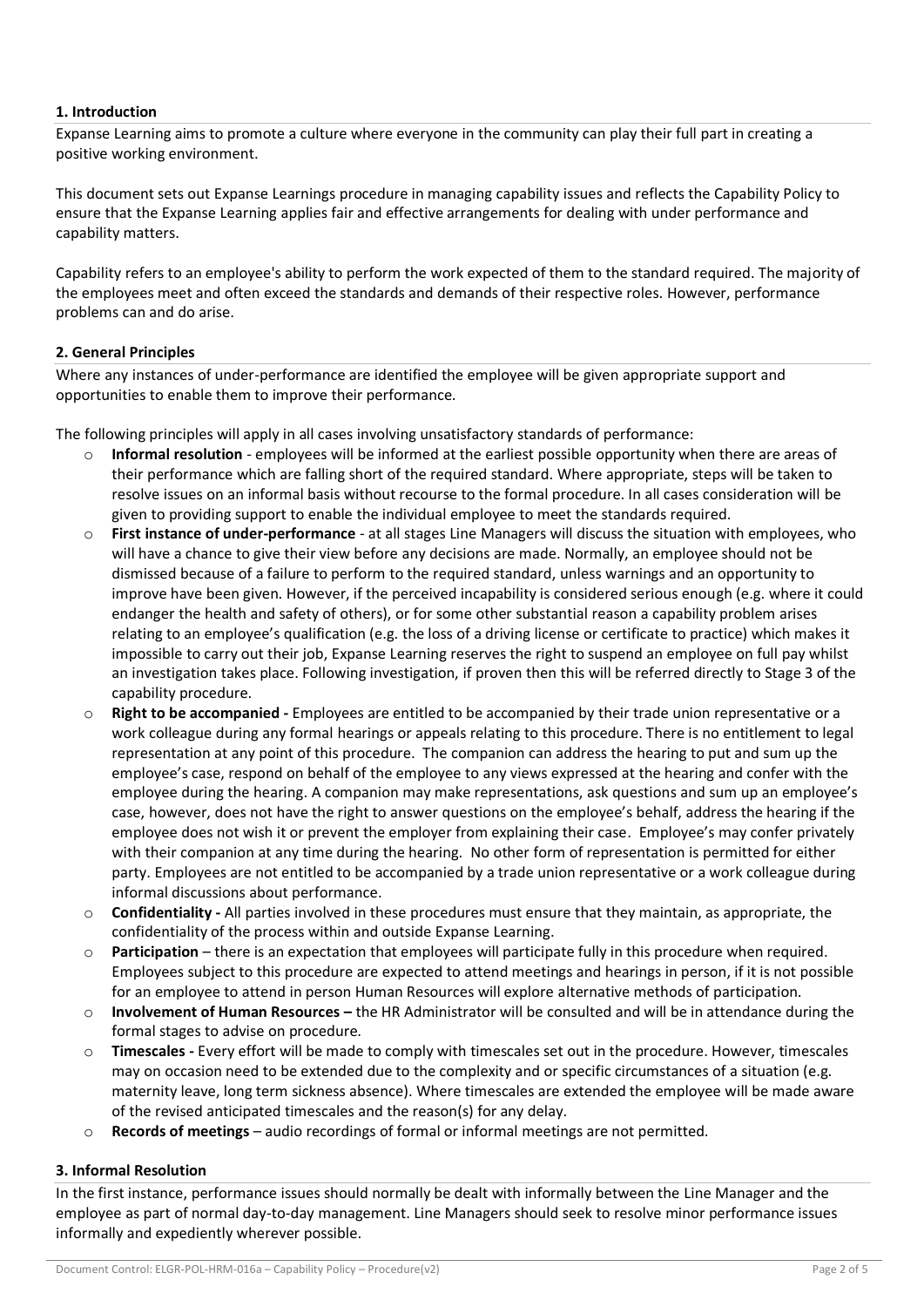Informal discussions may cover the following:

- $\circ$  Clarification of the required standards
- o Identification of areas of concern

Line Managers need to raise issues of under-performance as and when they are identified. For example:

- o Identification of the likely causes of under-performance
- $\circ$  Any training, coaching or support needed in order to help the employee meet the required standard
- o Setting a time period for improvement and review
- $\circ$  advise the employee that failure to reach the required performance standard within the timescales discussed may result in the formal procedure being instigated.
- o The outcome of any informal discussions, along with the details of appropriate confirmation of improvement, which may include an action plan, will be confirmed in writing to the employee.
- o retain the notes of these informal discussions.

Where informal discussions have not resulted in a satisfactory improvement after a reasonable period of time the Line Manager can invoke the formal procedure set out below.

#### **4. Formal Procedure**

- Where informal resolution does not achieve satisfactory results or if informal resolution is not appropriate, the formal procedure will be implemented.
- o There are 3 Stages under the formal procedure. Expanse Learning reserves the right to implement the capability procedure at any of the 3 Stages, taking into account the relevant circumstances including the level of underperformance, the nature of the role and the performance issues in question.
- $\circ$  In particular, in cases of gross negligence or in any case involving an employee who has not yet completed their probationary period, dismissal may be appropriate by following other procedures including the Probation and Disciplinary procedures.

## **5. Arrangements**

- $\circ$  If there are grounds for invoking the formal stages of this procedure, the Line Manager will initiate a formal capability hearing. The employee will be required to attend a formal capability hearing which will fall under one of the formal stages 1 to 3.
- $\circ$  The employee will have the right to be accompanied by a trade union representative or work colleague.
- $\circ$  The employee will be invited to attend the formal hearing giving a minimum of 5 working days' notice of the hearing.
- $\circ$  The notification will include the purpose of the hearing, and the names of any other staff that will be in attendance. Where there is additional relevant supporting information to be referred to at the meeting, this will be provided to the employee with the notification.
- o In the case of a Stage 3 hearing, this will be conducted by the Head of Department (or nominated deputy) or an appropriate senior manager.
- $\circ$  If an employee fails to attend a hearing, there is one opportunity for the hearing to be rescheduled. The employee will be informed that should they fail to attend the re-arranged hearing, it will be held in their absence.

## **6. The Hearing**

- $\circ$  The hearing will be conducted by the Line Manager and will be attended by an HR representative.
- $\circ$  The manager will present and explain why the employee's standard of work is unsatisfactory, outlining the gap between actual performance and required performance, and the actions/support offered to bring about the required improvement.
- $\circ$  The employee will be given the opportunity to explain why their work is still below the required standard.
- $\circ$  The hearing may be adjourned if further information needs to be gathered or to give consideration to matters discussed at the hearing.
- $\circ$  The employee will be informed in writing of the decision and the reason(s) for this within 5 working days of the Capability hearing.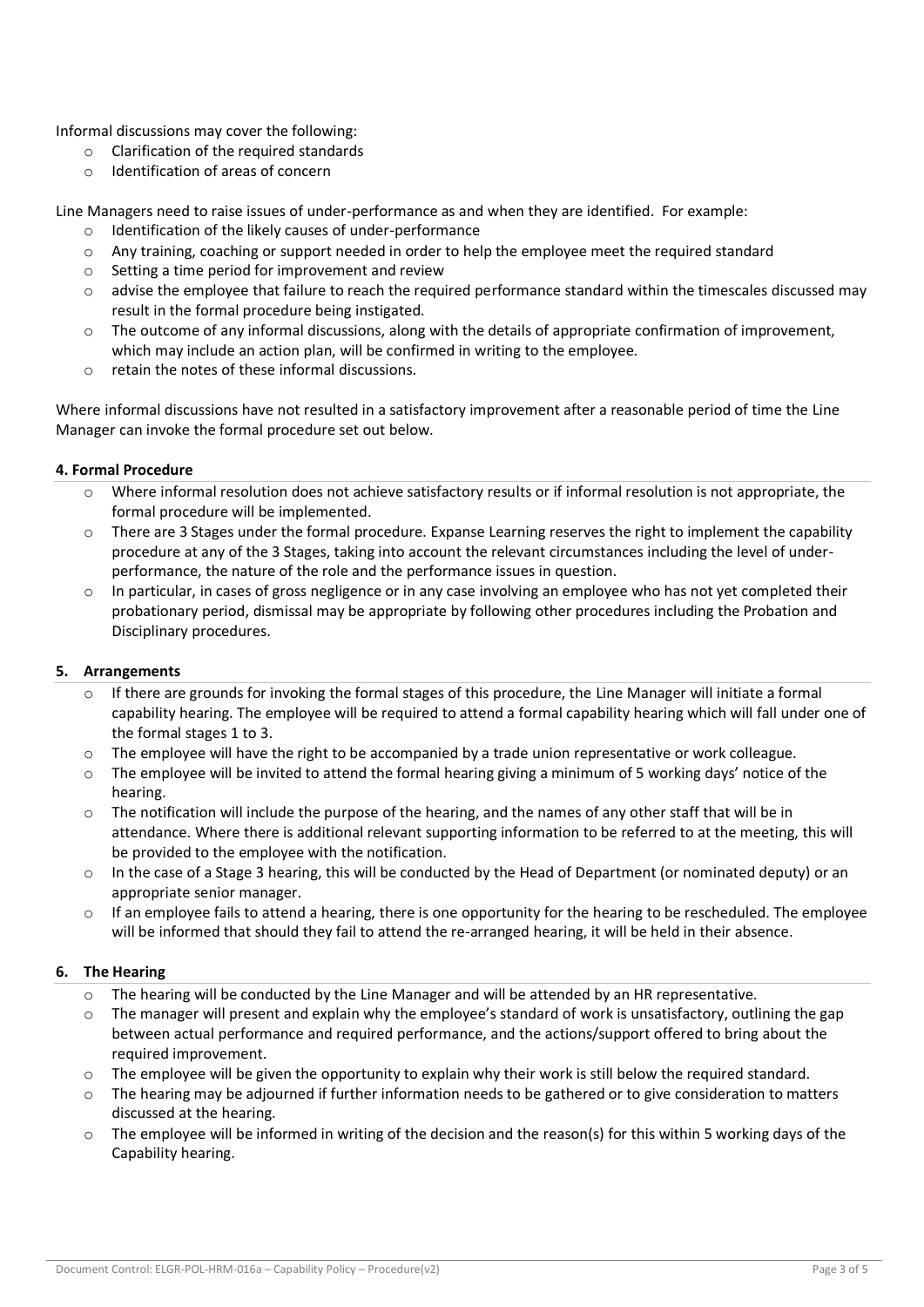# **7. Stage One: Capability Hearing (First Written Warning)**

If following the hearing, the Line Manager decides that performance is unsatisfactory and the employee is unable to provide a satisfactory explanation for the performance shortfall, the employee will be given a first written warning.

The warning will set out:

- $\circ$  the areas in which the employee has not met the required performance standards
- $\circ$  areas for improvement and timescales over which improvement will be expected (which should be no longer than 6 months)
- o any measures to put in place, such as additional training, support or supervision with a view to improving performance
- o the period for review and the system for monitoring performance; and the consequences of failing to improve.
- $\circ$  The warning will be retained on the HR file but will normally only remain active for 12 months, after which time it will be disregarded for the purposes of future actions taken under this policy.

At the expiry of the review period the Line Manager will assess performance and write to inform the employee and HR of the following:

- o If the Line Manager is satisfied with the performance, that no immediate further action will be taken; or
- $\circ$  If the Line Manager is not satisfied that performance has met the required standard, that the matter will be progressed to a Stage 2 Capability hearing.
- $\circ$  Throughout the review period the manager will assess performance against the improvement plan. If it is considered during the review period that progress by the employee is not acceptable, the manager will progress to the next stage prior to the expiry of the review period.

#### **8. Stage 2 Capability Hearing: Final Written Warning**

If there is evidence of further under-performance whilst the first written warning is still active, or if performance has not improved before the date of expiry of the review period set out in a first written warning, a Stage 2 capability hearing will be initiated.

If, following the hearing, performance is deemed unsatisfactory and no satisfactory explanation is given for the failure to meet the required standard of performance, the employee will be given a final written warning setting out:

- $\circ$  The areas in which the employee has not met the required performance standards
- o areas for improvement and timescales over which improvement will be expected (which should be no longer than 6 months)
- o Any measures to put in place, such as additional training, support or supervision, with a view to improving performance
- o The period for review and the system for monitoring performance.
- o The consequences of failing to improve.

The warning will be retained on the HR file but will normally only remain active for 12 months, after which time it will be disregarded for the purposes of future actions taken under this policy.

At the expiry of the review period the manager will review and write to inform the employee and HR of the outcome of the following:

- $\circ$  If the Line Manager is satisfied with the performance, that no immediate further action will be taken; or
- If the Line Manager is not satisfied that performance has met the required standard, that the matter will be progressed to a Stage 3 capability meeting.

Throughout the review period the Line Manager will assess performance against the improvement plan. If it is considered during the review period that progress by the employee is not acceptable, the manager will progress to the next stage prior to the expiry of the review period.